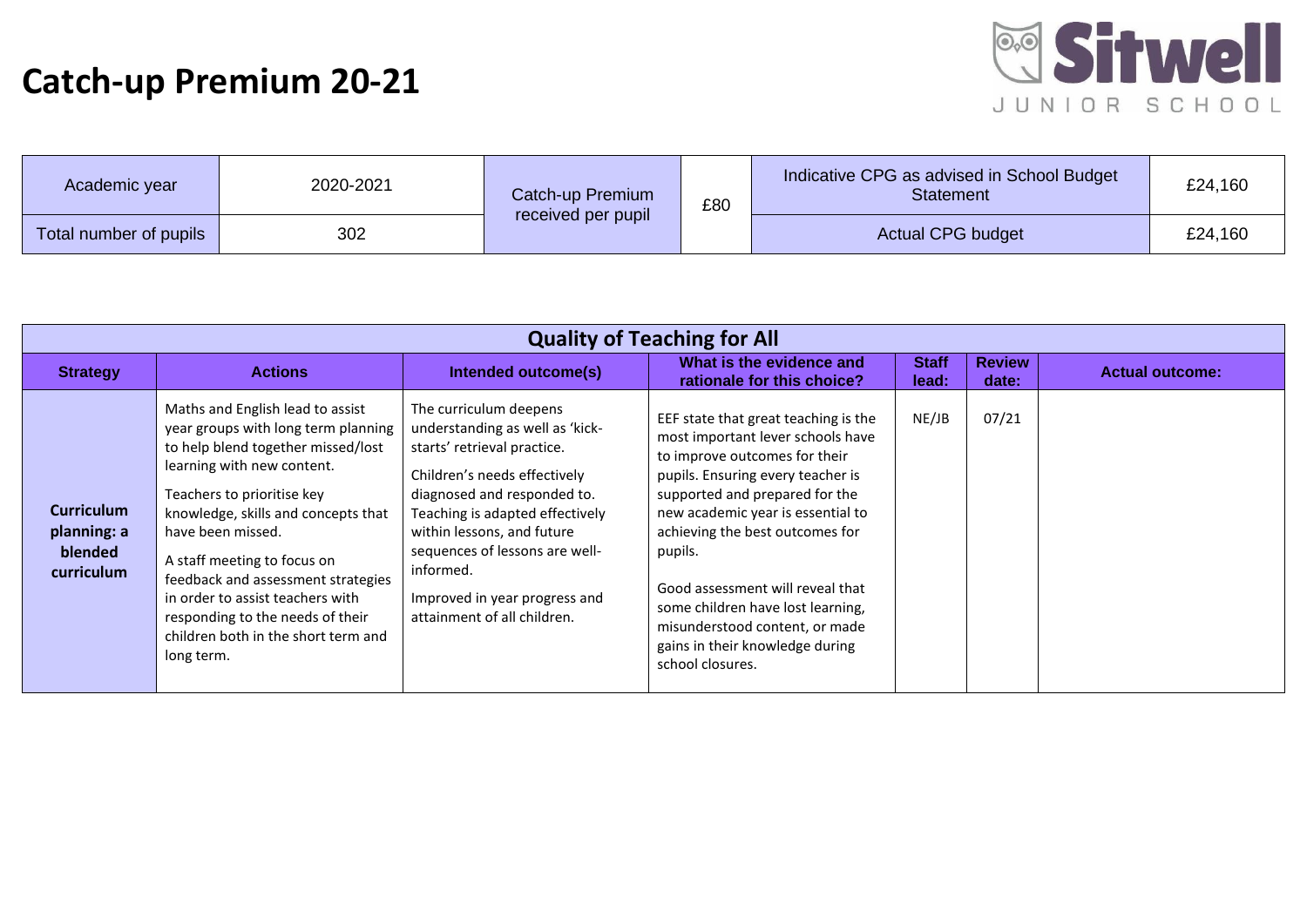|                    | 'Remote Learning Expectations' to<br>be shared with staff, children and<br>parents.                                                                                                                                                                                                                                                   | The expectations around remote<br>learning are clear to all.                                                                                                                                                                         |                                                                                                                                                                                                                                                                                                                       | SW/JB | 07/21 |  |
|--------------------|---------------------------------------------------------------------------------------------------------------------------------------------------------------------------------------------------------------------------------------------------------------------------------------------------------------------------------------|--------------------------------------------------------------------------------------------------------------------------------------------------------------------------------------------------------------------------------------|-----------------------------------------------------------------------------------------------------------------------------------------------------------------------------------------------------------------------------------------------------------------------------------------------------------------------|-------|-------|--|
|                    | During day 1 & 2, children to access<br>pre-prepared remote learning<br>found on school website.<br>During day 3 & beyond, children to<br>access remote learning via Google<br>Classroom.<br>Remote learning to be closely linked<br>to the year group's medium term<br>plans, allowing for consolidation of<br>knowledge and skills. | Remote learning can start<br>immediately, two days of remote<br>learning for each year group has<br>been added to the school website.<br>This allows time for class teachers<br>to adapt classroom learning for<br>Google Classroom. | We recognise that children's<br>learning during this academic year<br>may continue to face disruptions<br>due to the country's ongoing<br>response to the Covid-19 pandemic.<br>As a result, we have tried to<br>prepare for all eventualities in the<br>effort of minimising any disruptions<br>as much as possible. |       |       |  |
| Remote<br>learning | Daily whole class feedback to be<br>provided by class teacher,<br>combined with some individual<br>feedback.<br>Daily 'check-ins' to show<br>appreciation of children's efforts<br>with their remote learning, and to<br>check in on children's wellbeing.                                                                            | Improved outcomes and increase<br>motivation.                                                                                                                                                                                        | Multiple reviews highlight the<br>importance of motivating children<br>and ensuring that they are ready to<br>learn, in order to improve<br>outcomes.                                                                                                                                                                 |       |       |  |
|                    | Good examples of work to be<br>shared with other children by<br>teachers.                                                                                                                                                                                                                                                             | Children receive whole-class<br>feedback, helping them to develop<br>their learning.                                                                                                                                                 | EEF state that peer interactions can<br>provide motivation and improve<br>learning outcomes.                                                                                                                                                                                                                          |       |       |  |
|                    | Children to be encouraged to share<br>their own learning on the<br>Classroom Feed.                                                                                                                                                                                                                                                    | An increase in opportunities for<br>peer assessment.<br>Increase in motivation as<br>achievements are celebrated with<br>others.                                                                                                     | Multiple reviews highlight the<br>importance of peer interaction<br>during remote learning, as a way to<br>motivate children and improve<br>outcomes.                                                                                                                                                                 |       |       |  |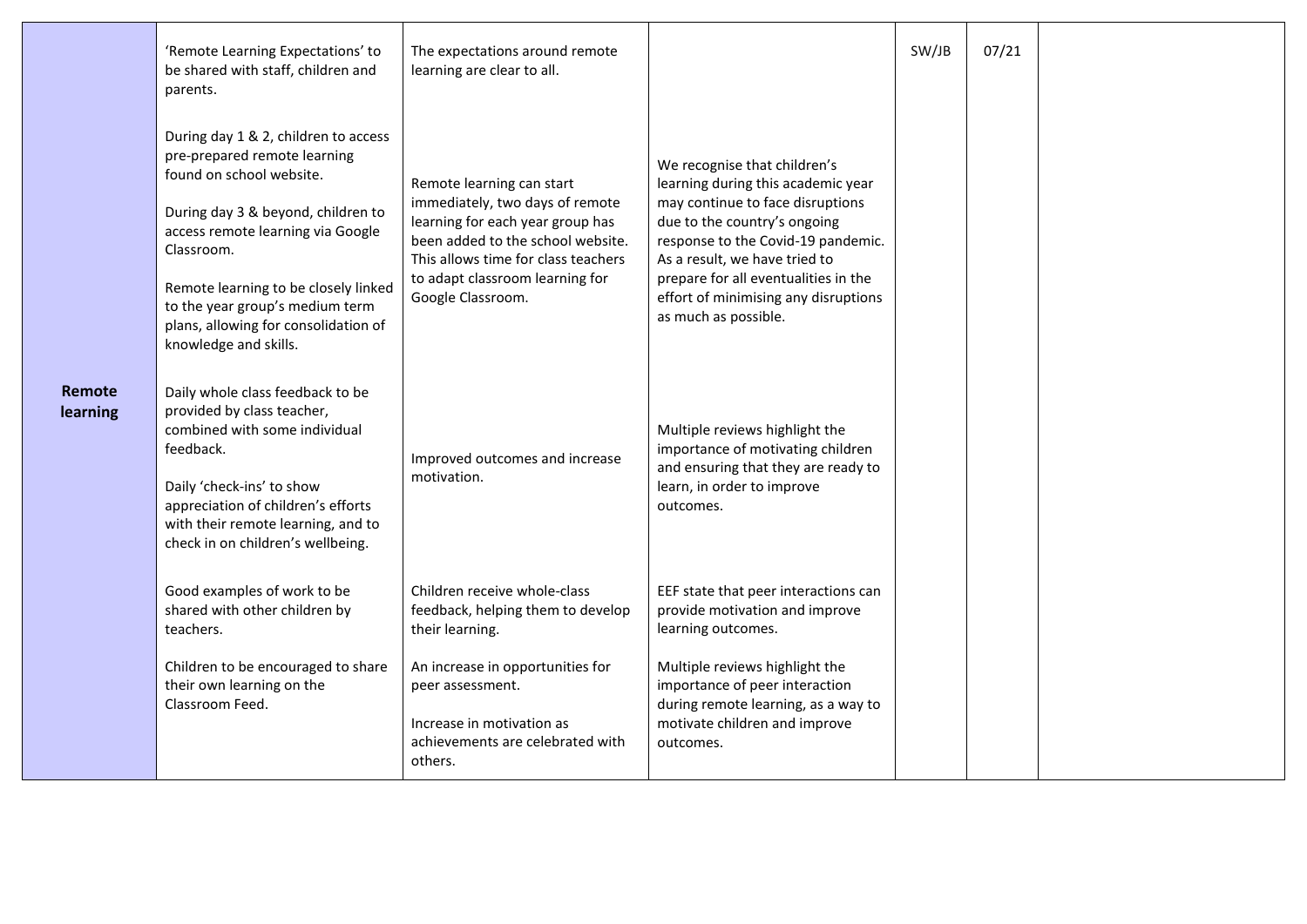| <b>Focus on</b><br><b>Vocabulary</b><br><b>Development</b> | A high expectation on vocabulary<br>will be held by each teacher -<br>subject specific vocabulary must be<br>spelled correctly in work and<br>children will be supported to<br>achieve this. Marking will pick up on<br>any misspelled words.<br>Word Mats will be created not just<br>for topics, but subjects. (Knowledge<br>Organisers)<br>Texts, not just in English, will be<br>pre-read to ensure pupils have an<br>understanding of the subject<br>matter. Class reads will be re-<br>written for some children to ensure<br>it includes words they<br>understand/key spellings.<br>Displays around school will be<br>vocabulary rich.<br>Children will reflect upon their<br>vocabulary development before and<br>at the end of topics.<br>'Epic' will be used by staff across all<br>subject areas as a resource. This<br>resource will read unknown words<br>aloud for children and when they<br>hover over them, it gives the<br>definition. Also, Read Theory will<br>allow children to read texts at an<br>appropriate level and answer | Improve in year progress and<br>attainment of all children. | Multiple reviews highlight how<br>children's vocabulary development<br>is one of the areas that has been hit<br>hardest due to school closures.<br>EEF states that this is the case for all<br>children, although disadvantaged<br>children in particular. | EL/NE | 07/21 |  |
|------------------------------------------------------------|------------------------------------------------------------------------------------------------------------------------------------------------------------------------------------------------------------------------------------------------------------------------------------------------------------------------------------------------------------------------------------------------------------------------------------------------------------------------------------------------------------------------------------------------------------------------------------------------------------------------------------------------------------------------------------------------------------------------------------------------------------------------------------------------------------------------------------------------------------------------------------------------------------------------------------------------------------------------------------------------------------------------------------------------------|-------------------------------------------------------------|------------------------------------------------------------------------------------------------------------------------------------------------------------------------------------------------------------------------------------------------------------|-------|-------|--|
|                                                            | comprehension questions, which<br>will in turn develop their language<br>skills.                                                                                                                                                                                                                                                                                                                                                                                                                                                                                                                                                                                                                                                                                                                                                                                                                                                                                                                                                                     |                                                             |                                                                                                                                                                                                                                                            |       |       |  |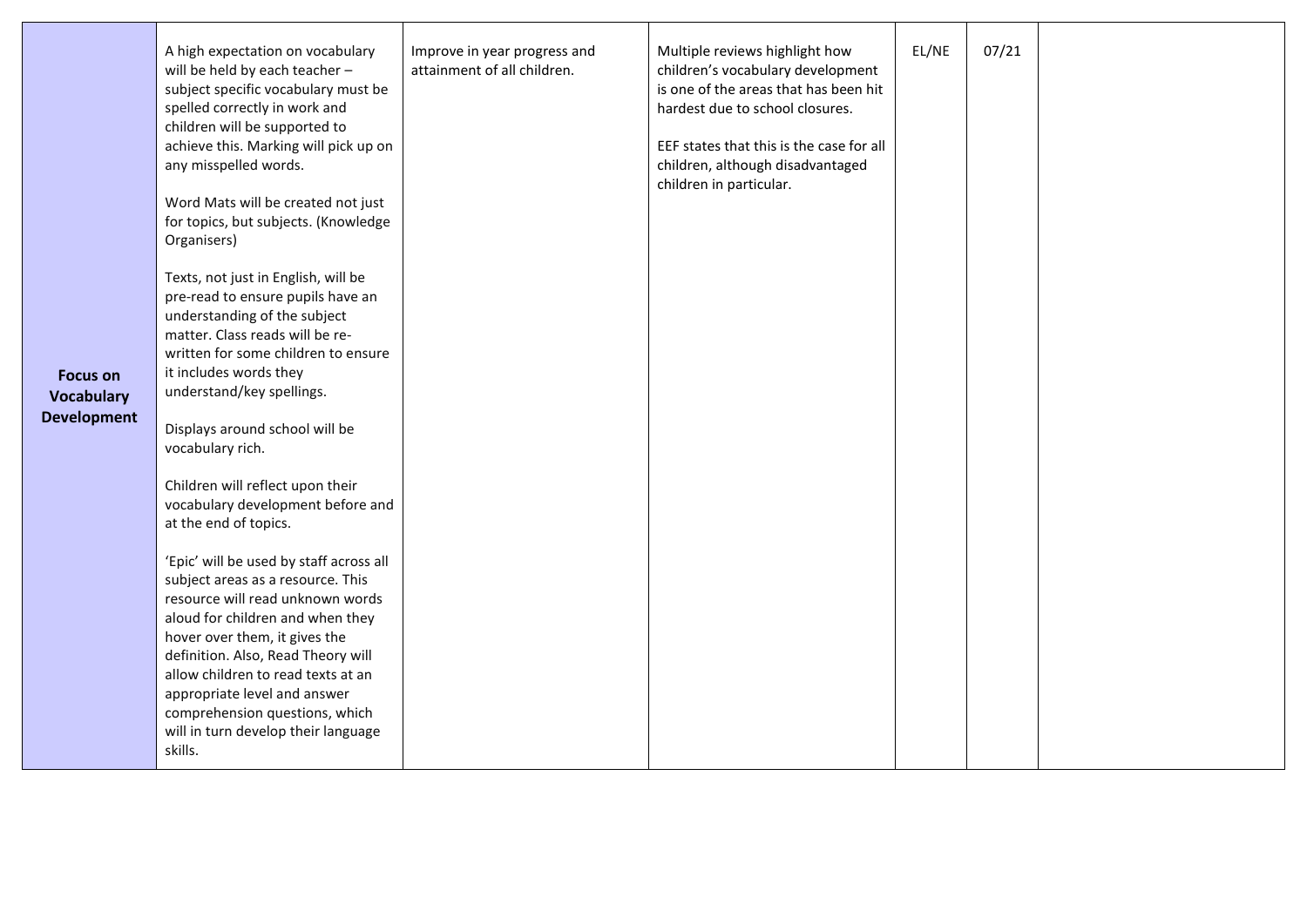| <b>Maths</b><br><b>resources</b><br>Anticipated<br>expenditure:<br>£300 | Maths lead to order additional<br>maths resources that support the<br>acquisition of basic skills (e.g.<br>number bonds and timetables.<br>Maths lead to provide training and<br>support in using the resources with<br>children. | Improved in year progress and<br>attainment of all children. | The importance of all children<br>acquiring basic number skills at the<br>earliest opportunity is crucial if<br>children are to catch up. | JB | 07/21 |  |
|-------------------------------------------------------------------------|-----------------------------------------------------------------------------------------------------------------------------------------------------------------------------------------------------------------------------------|--------------------------------------------------------------|-------------------------------------------------------------------------------------------------------------------------------------------|----|-------|--|
|-------------------------------------------------------------------------|-----------------------------------------------------------------------------------------------------------------------------------------------------------------------------------------------------------------------------------|--------------------------------------------------------------|-------------------------------------------------------------------------------------------------------------------------------------------|----|-------|--|

| <b>Targeted Academic Support</b>                                                    |                                                                                                                                                                                                                                                                                                                                                                                                                                                                                                                                                                                                                                                                                                                                                  |                                                                   |                                                                                                                                                                                                                                                                                                                                                        |                    |                        |                        |
|-------------------------------------------------------------------------------------|--------------------------------------------------------------------------------------------------------------------------------------------------------------------------------------------------------------------------------------------------------------------------------------------------------------------------------------------------------------------------------------------------------------------------------------------------------------------------------------------------------------------------------------------------------------------------------------------------------------------------------------------------------------------------------------------------------------------------------------------------|-------------------------------------------------------------------|--------------------------------------------------------------------------------------------------------------------------------------------------------------------------------------------------------------------------------------------------------------------------------------------------------------------------------------------------------|--------------------|------------------------|------------------------|
| <b>Strategy</b>                                                                     | <b>Actions</b>                                                                                                                                                                                                                                                                                                                                                                                                                                                                                                                                                                                                                                                                                                                                   | <b>Intended outcome(s)</b>                                        | What is the evidence and<br>rationale for this choice?                                                                                                                                                                                                                                                                                                 | <b>Staff lead:</b> | <b>Review</b><br>date: | <b>Actual outcome:</b> |
| <b>Additional</b><br>teaching<br>assistant<br>Anticipated<br>expenditure:<br>£7,500 | Additional teaching assistant to be<br>employed for 01.21 start.<br>New TA to support the learning off<br>all children in 4WN during<br>mornings.<br>During afternoons, new TA to<br>deliver catch-up interventions.<br>Alternatively, new TA to provide<br>cover to allow for another TA to<br>deliver interventions (expertise<br>dependent). Interventions to focus<br>on vocabulary, phonics and basic<br>maths skills.<br>All members of staff delivering<br>interventions to receive extensive<br>training from experienced trainers<br>or teachers.<br>Assessment to be used to identify<br>appropriate children, guide areas<br>for focus and track progress.<br>Interventions will be brief (15-45<br>minutes) and occur regularly (3-5 | Improved in year progress and<br>attainment of targeted children. | There is extensive evidence<br>supporting the impact of high-<br>quality one-to-one and small group<br>tuition as a catch-up strategy.<br>EEF state that high-quality teaching<br>can reduce the need for extra<br>support, but it is likely that some<br>pupils will require high quality,<br>structured, targeted interventions<br>to make progress. | EL/SW/NE/JB        | 07/21                  |                        |
|                                                                                     | times per week). They will be<br>maintained over a sustained period<br>of time, with their intensity closely<br>monitored.                                                                                                                                                                                                                                                                                                                                                                                                                                                                                                                                                                                                                       |                                                                   |                                                                                                                                                                                                                                                                                                                                                        |                    |                        |                        |